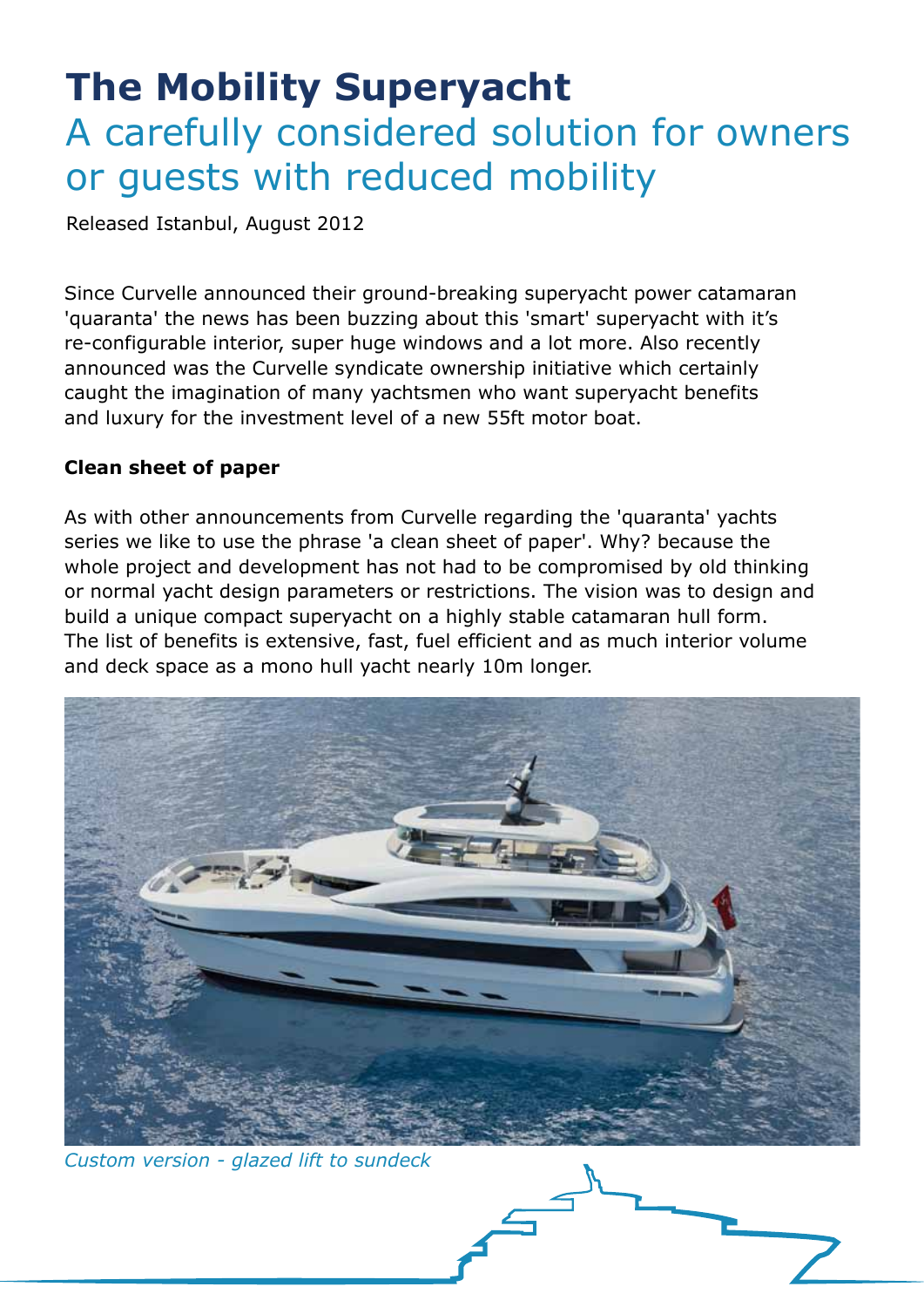The 34m twin hull with a 9m beam allows for a wide hydraulic aft platform between the hulls that can launch the tender, create a beach club or even accommodate a small submarine (even a 4x4 vehicle) and very specific to this news review, create the ideal platform for access when boarding guests with mobility restrictions from a tender.

## **Take the elevator to the sun deck or make a splash at the beach club**

The Curvelle team took a detailed view on how to create the ideal custom yacht solution for owners or guests with reduced mobility beyond the benefits already incorporated in the original design. The whole process from the tender design, passerelle and movement to all decks was carefully considered then enhanced further with the addition of electric powered berths and the aft platform being able to submerge some 85cm to enable easy swimming.



*Electric wheelchair/scooter accessibility on the three guest decks in standard configuration*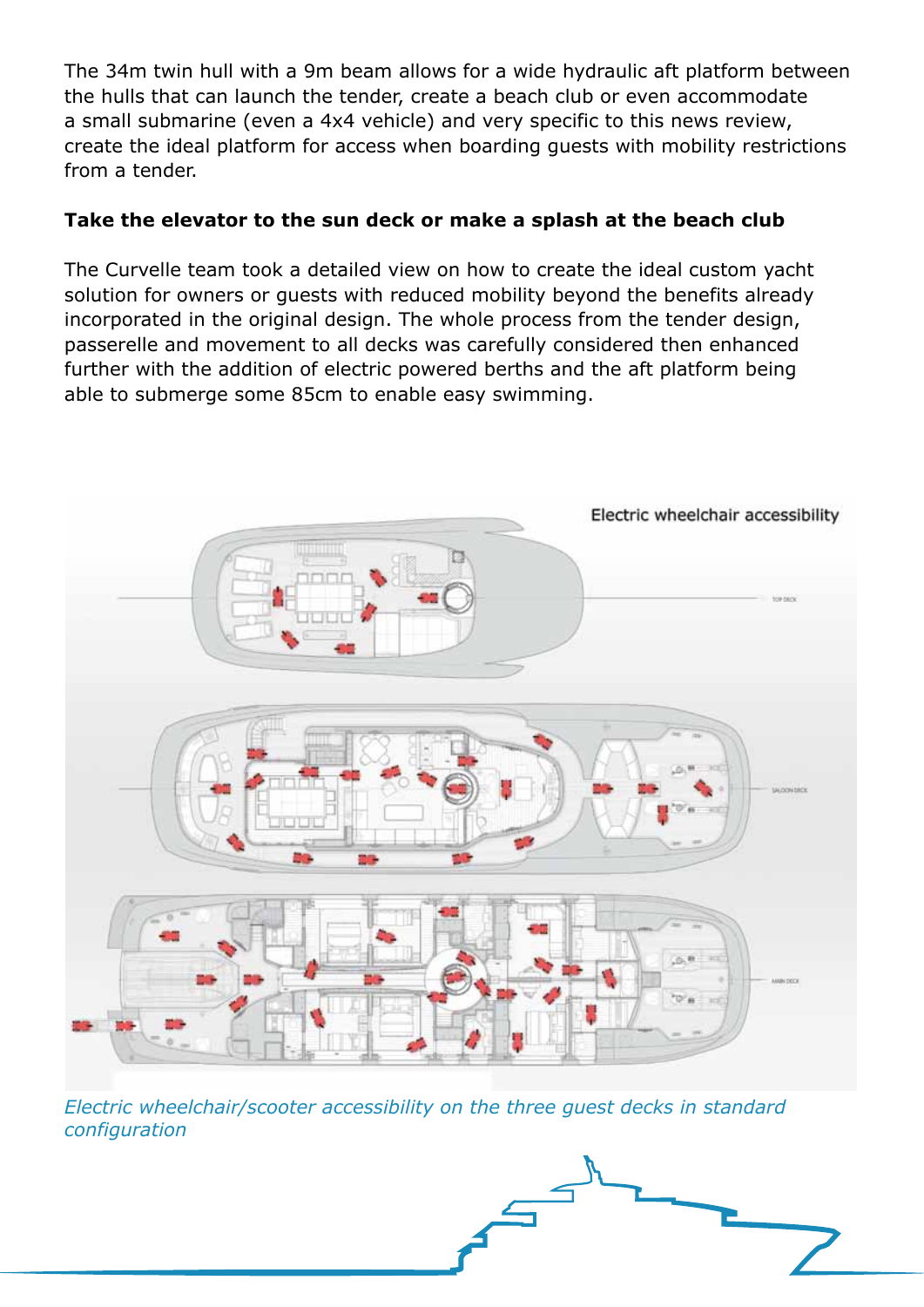Curvelle founder Luuk V. van Zanten takes up the story ''In her standard configuration the 'quaranta' makes an ideal yacht for anyone who requires wheelchair access, the tender platform can be used to facilitate wheelchair movements, the interior as standard has wide doors to all areas and the side decks at 92cm wide can also be easily accessed. Add to this an optional 'stair climber' apparatus which can get a wheelchair up the staircases in less than one minute, the 'quaranta' is ideal for wheelchair users.

Our original research found that superyacht owners very often had older parents who need wheelchair assistance and found it frustrating that they could not be included in the cruising itinerary. That's why we addressed this factor right from the start. We obviously prioritised getting the project underway and starting the build of the first yacht, which incidentally is on schedule, before we completed the design scheme for a more specialised custom yacht where we added a glazed lift. We feel that adding this newsworthy additional custom option enhances the whole Curvelle 'family' which will deliver a world class compact superyacht series''.



*Curvelle quaranta in build August 2012*

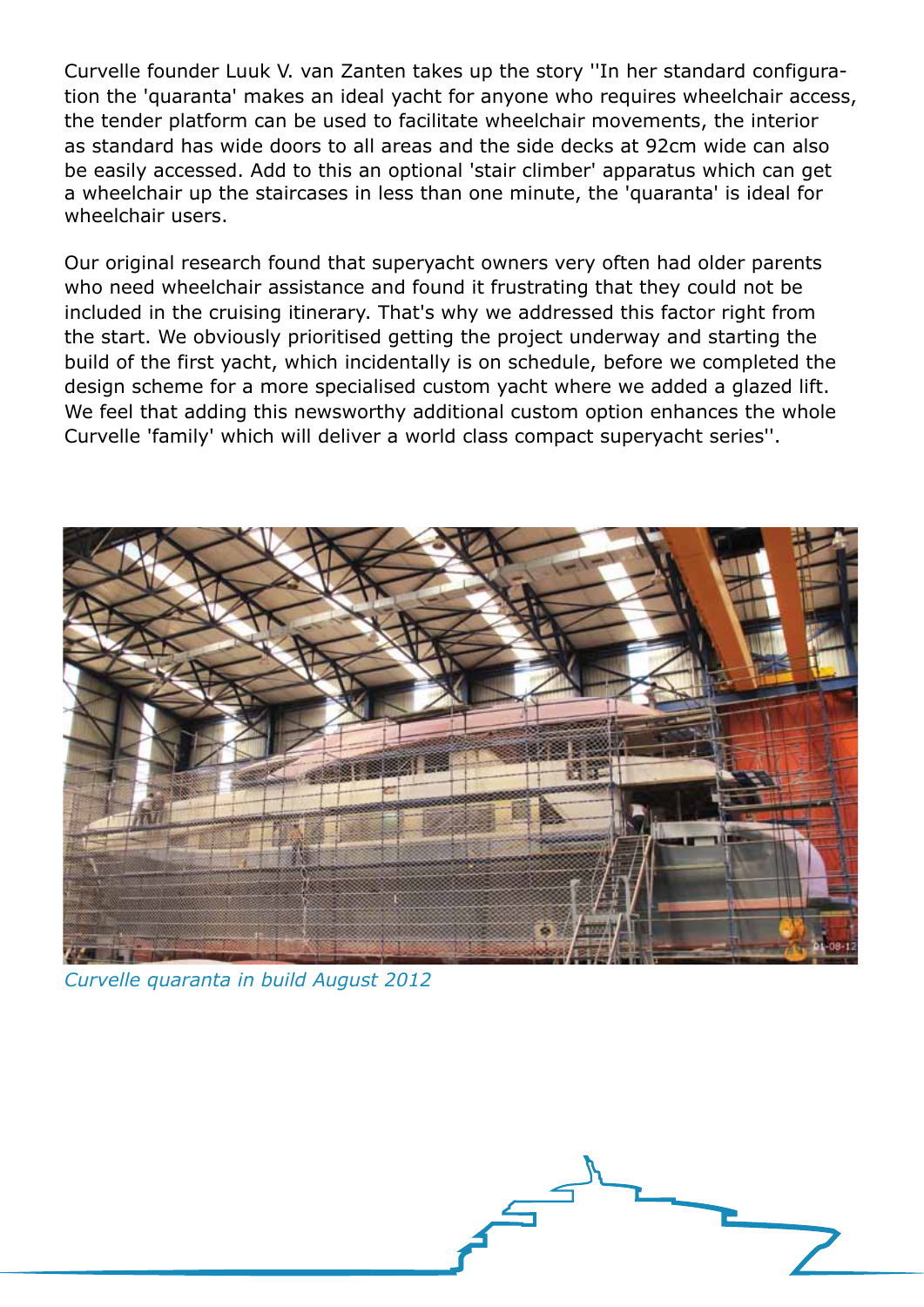Let us look at a typical scenario and how the mobility systems dovetail seamlessly together on the standard version. A crew member lowers the XL size passerelle onto the quay where the owner or guest can drive a powered wheelchair or mobility scooter onto the aft main deck and access any of the six guest cabins on this level. The cruising experience also includes powered articulated beds so when relaxing in the cabin the owner or guest can enjoy the panoramic views offered by the extralarge windows. The cabins are so different from most yachts of this size with window spaces of nearly 2.8 x 1m creating a cabin ambience of a small cruise liner.

If the owner or guest would like the 'spa' treatment a waterproof wheelchair can safely lower the person into the water down to a depth of 85cm, for seawater swimming with other guests. The lowered platform then rises to become the beach club, which can have a floating safety net to keep out unwanted marine life. Under the platform are air nozzles to complete the 'spa' experience. The outdoor ambience is further enhanced by two seawater waterfalls and as the sun goes down the underwater lighting turns the whole experience into a floor show.

On a custom version, forward on the main deck is a compact glazed elevator which accommodates the scooter. This then allows access to the upper deck and upwards to the sundeck. The glazed lift on the sun deck is cleverly incorporated at the front of the fixed bimini which has been extended forward to incorporate this feature.



*Custom version of Curvelle quaranta - lift to the sun deck*